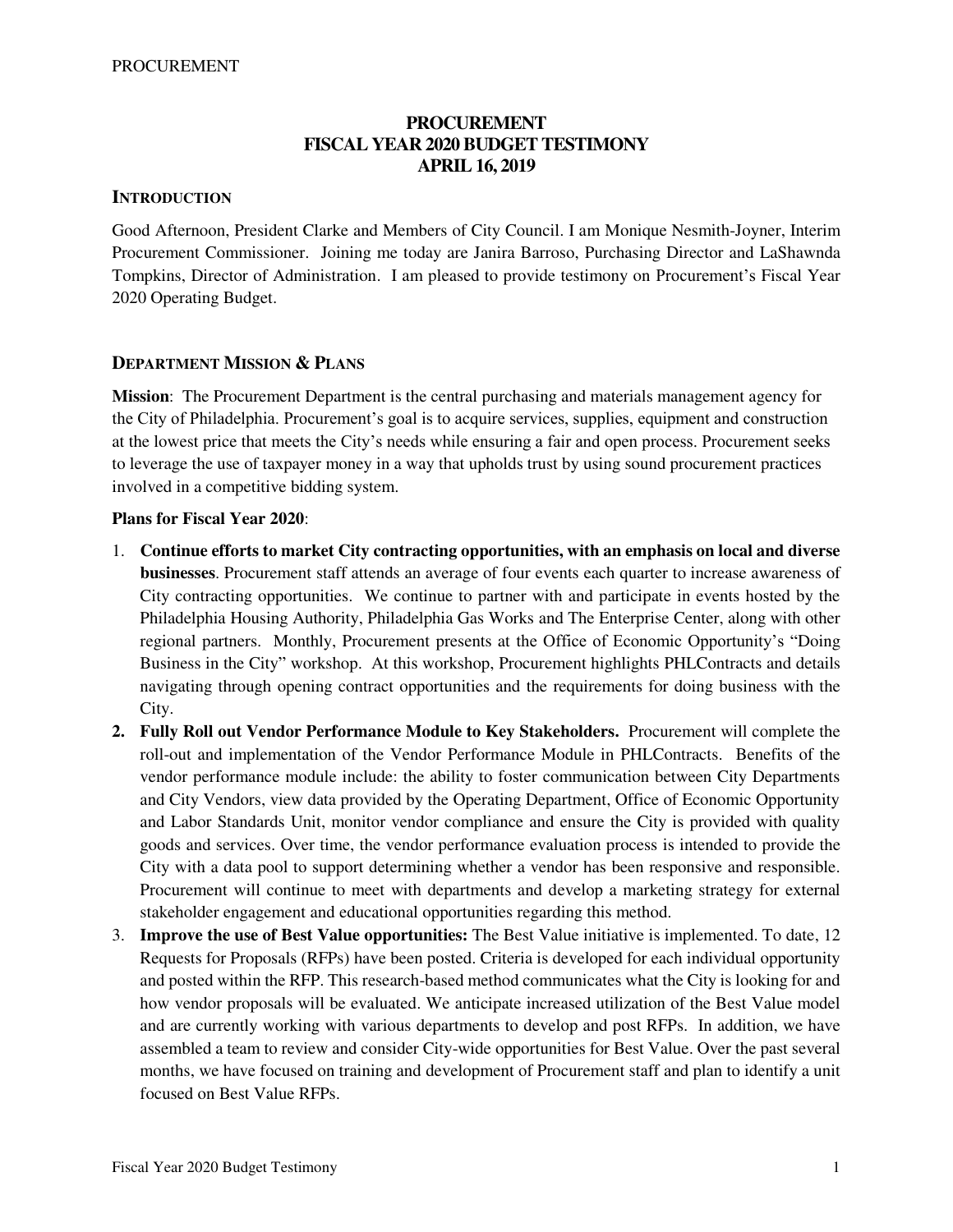| <b>Staff Demographics Summary (as of November 2018): All Funds</b> |           |          |           |          |  |  |
|--------------------------------------------------------------------|-----------|----------|-----------|----------|--|--|
|                                                                    | Total     | Minority | White     | Female   |  |  |
| Number of Full-Time Staff                                          | 46        | 30       | 16        | 32       |  |  |
| Number of Exempt Staff                                             | 3         | 2        |           | 2        |  |  |
| Number of Executive Staff (deputy)<br>level and above)             | 3         | 2        |           | 2        |  |  |
| Average Salary, Full-Time Staff                                    | \$53,099  | \$50,761 | \$57,483  | \$51.299 |  |  |
| Average Salary, Exempt Staff                                       | \$101,283 | \$90,125 | \$123,600 | \$90,125 |  |  |
| Average Salary, Executive Staff                                    | \$101,283 | \$90,125 | \$123,600 | \$90,125 |  |  |
| Median Salary, Full-Time Staff                                     | \$46,506  | \$44,036 | \$50,611  | \$45,225 |  |  |
| Median Salary, Exempt Staff                                        | \$92,700  | \$90,125 | \$123,600 | \$90,125 |  |  |
| Median Salary, Executive Staff                                     | \$92,700  | \$90,125 | \$123,600 | \$90,125 |  |  |

## **BUDGET SUMMARY & OTHER BUDGET DRIVERS**

| <b>Employment Levels (as of November 2018): All Funds</b> |                            |                                              |  |  |  |
|-----------------------------------------------------------|----------------------------|----------------------------------------------|--|--|--|
|                                                           | <b>Budgeted</b><br>in FY19 | Filled as of<br>the Increment<br>Run (11/18) |  |  |  |
| Number of Full-Time Positions                             | 52                         | 46                                           |  |  |  |
| Number of Exempt Positions                                | 5                          | 3                                            |  |  |  |
| Number of Executive Positions (deputy level<br>and above) | 5                          |                                              |  |  |  |
| Average Salary of All Full-Time Positions                 | \$53,311                   | \$53,099                                     |  |  |  |
| Median Salary of All Full-Time Positions                  | \$47,482                   | \$46,506                                     |  |  |  |

| <b>General Fund Financial Summary by Class</b>    |                |                    |                |                    |                |                  |  |  |
|---------------------------------------------------|----------------|--------------------|----------------|--------------------|----------------|------------------|--|--|
|                                                   | FY18 Original  | FY18 Actual        | FY19 Original  | FY19 Estimated     | FY20 Proposed  | Difference:      |  |  |
|                                                   | Appropriations | <b>Obligations</b> | Appropriations | <b>Obligations</b> | Appropriations | <b>FY20-FY19</b> |  |  |
| Class 100 - Employee Compensation                 | \$2,566,732    | \$2,450,043        | \$2,573,121    | \$2,648,866        | \$2,709,242    | \$60,376         |  |  |
| Class 200 - Purchase of Services                  | \$2,316,267    | \$2,297,951        | \$2,316,267    | \$2,316,267        | \$2,316,267    | \$0              |  |  |
| Class $300/400$ - Materials, Supplies & Equipment | \$49,054       | \$41,515           | \$49,054       | \$49,054           | \$49,054       | \$0              |  |  |
|                                                   | \$4,932,053    | \$4,789,509        | \$4,938,442    | \$5,014,187        | \$5,074,563    | \$60,376         |  |  |

| <b>Contracts Summary (Professional Services only)</b> |         |             |             |             |             |                            |  |  |
|-------------------------------------------------------|---------|-------------|-------------|-------------|-------------|----------------------------|--|--|
|                                                       | FY14    | <b>FY15</b> | <b>FY16</b> | <b>FY17</b> | <b>FY18</b> | FY19 YTD<br>$(01 \& 02)^1$ |  |  |
| Total amount of contracts                             | \$2,602 | \$3,015,512 | \$4,960     | \$7,805     |             | \$2                        |  |  |
| Total amount to M/W/DSBE                              | \$0     | \$705.512   | \$4.960     | \$5,467     | \$0         | \$0                        |  |  |
| Participation Rate                                    | $0\%$   | 23%         | $100\%$     | 70%         | $0\%$       | $0\%$                      |  |  |

Participation Rate 0% 23% 100% 70% 0% 0% *1 As of this reporting, Procurement has two \$1 contracts for 2018. These contracts are for online forward auction and reverse auction services. Each provider is not paid by the City for their work. The online auction vendor is a Philadelphia-headquartered business.* 

| Total M/W/DSBE Contract Participation Goal (Public Works; Services, Supplies &<br><b>Equipment: and Professional Services combined)</b> |  |  |  |  |  |  |
|-----------------------------------------------------------------------------------------------------------------------------------------|--|--|--|--|--|--|
| <b>FY20</b><br><b>FY19</b><br><b>FY18</b>                                                                                               |  |  |  |  |  |  |
| $12\%$<br>15%<br>15%<br>M/W/DSBE Contract Participation Goal                                                                            |  |  |  |  |  |  |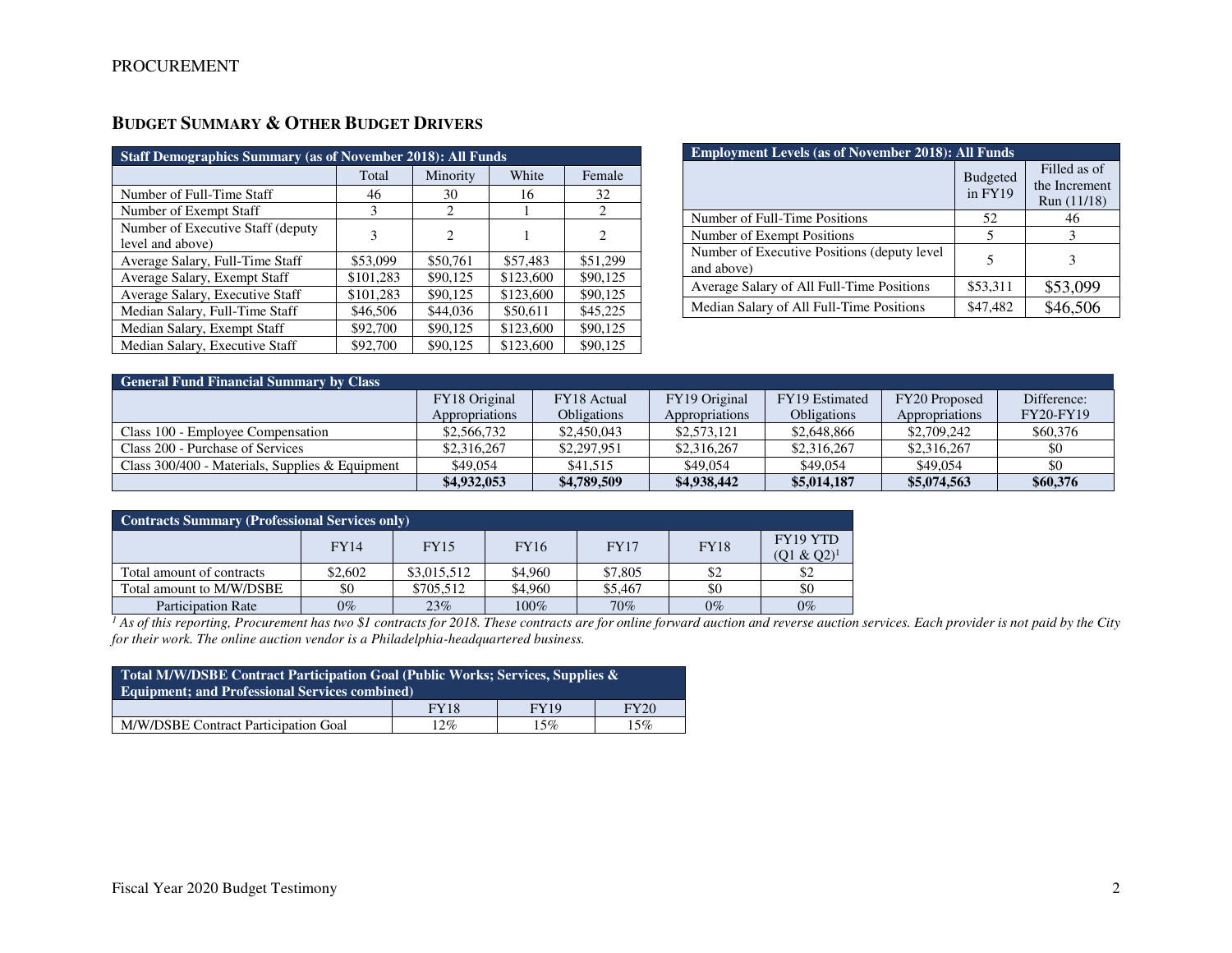### **PROPOSED BUDGET OVERVIEW**

### **Proposed Funding Request**:

The proposed Fiscal Year 2020 General Fund budget totals \$5,074,563 an increase of \$60,376 over Fiscal Year 2019 estimated obligation levels. This increase is primarily due to the 3% pay increase for DC 33 (\$25,644) and the 3% pay increase for DC 47 / and non-represented employees (\$34,732).

The proposed budget includes:

- \$2,709,242 in Class 100, a \$60,376 increase over FY19 estimated obligations. This increase is due to the 3% pay increase for DC33 (\$25,644) and the 3% pay increase for DC47 / and non-represented employees (\$34,732).
- \$2,316,267 in Class 200, level with FY19 estimated obligations. This funding is primarily utilized to cover City-wide advertising needs, including mandated election-related newspaper advertising and other mandated requirements (health regulations, legal ordinances and bids). The remainder of the funds is used for professional dues and professional development opportunities for staff.
- \$49,054 in Class 300/400, level with FY19 estimated obligations. These dollars fund office supplies/furniture, marketing and networking materials, and professional subscriptions.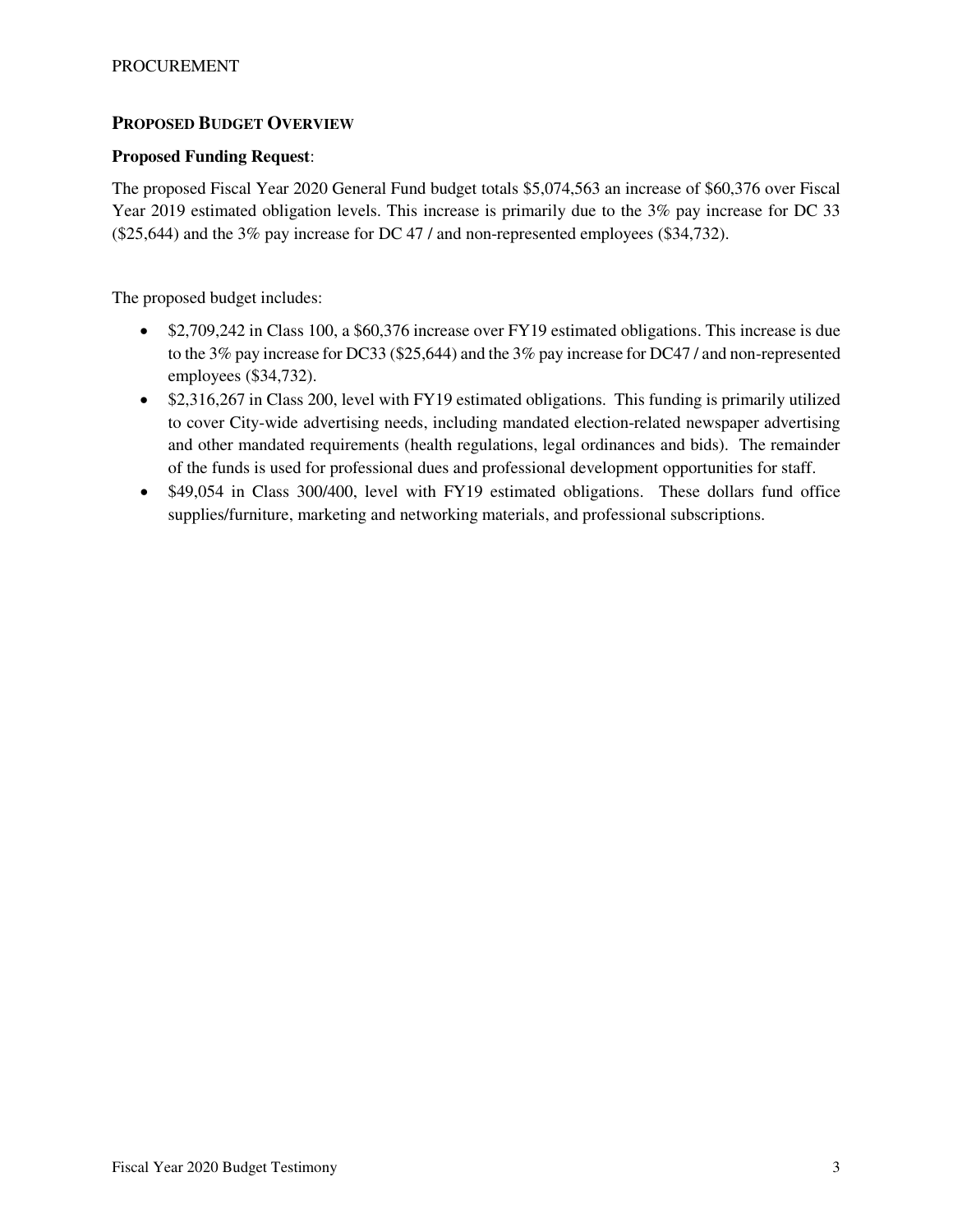### PROCUREMENT

## **STAFFING LEVELS**

The department is requesting 52 All Funds budgeted positions for FY20, level with FY19.

## **NEW HIRES**

Procurement had no new hires between 7/1/19 and the increment run.

The Department hired 4 new employees during the date range of 11/25/18 to 3/27/2019. Demographics are the following: one Black or African American, two White, and one "Other" (who identifies as Turkish and who speaks Turkish, German and English).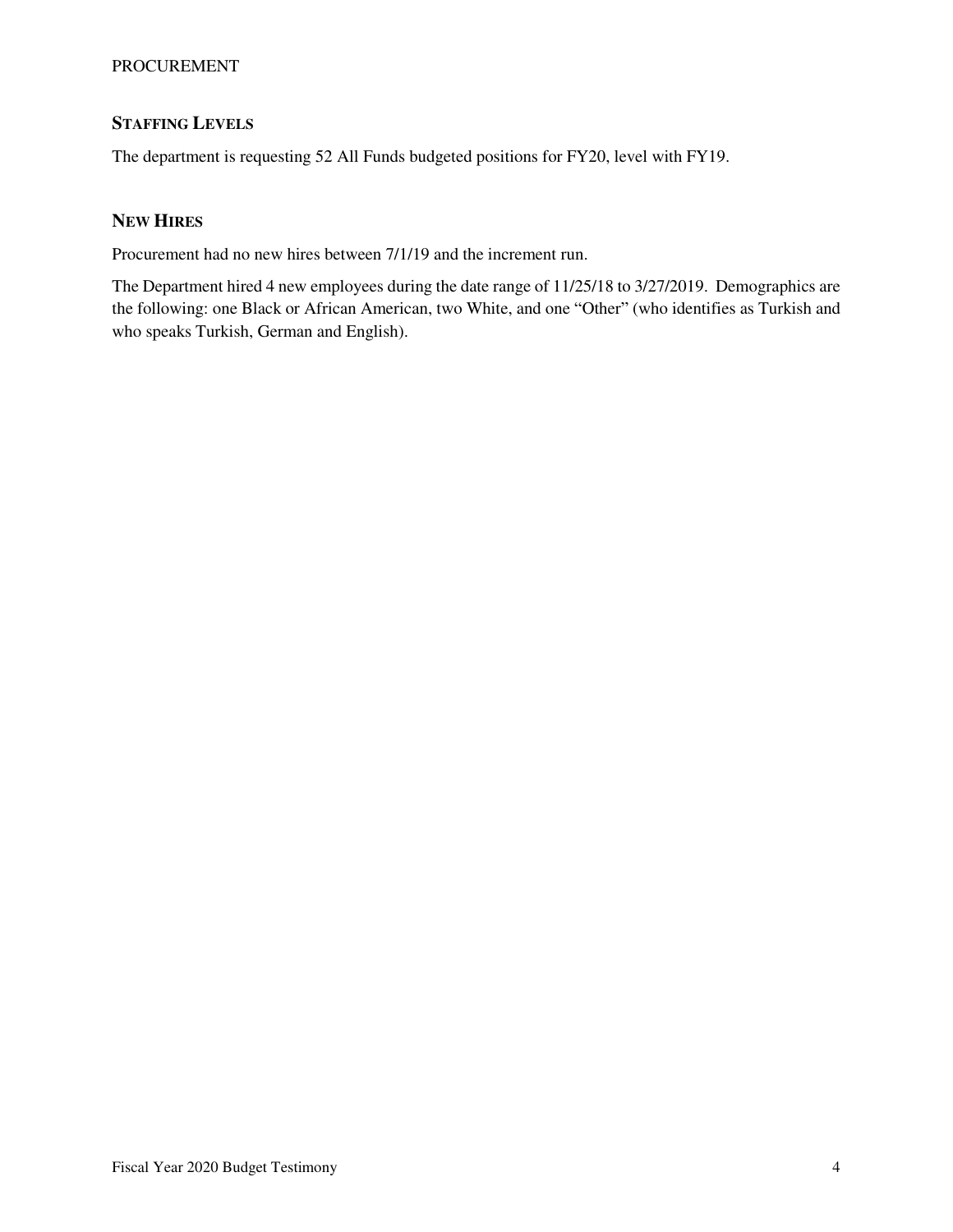### **PERFORMANCE, CHALLENGES, AND INITIATIVES**

## **SERVICES, SUPPLIES, AND EQUIPMENT (SS&E) PROGRAM**

#### **FY20 Strategic Goals**

- Improve sourcing and marketing of bidding opportunities through partner organizations (Pennsylvania Public Purchasing Association, The Institute for Public Procurement, local Chambers of Commerce).
- Increase vendor outreach to attract local, small, and diverse businesses through monthly vendor trainings.
- Develop strategic purchasing plans with client departments to improve the City's overall purchasing process.
- Encourage professional staff to attend training and pursue professional certifications.

| <b>FY20 Performance Measures</b>                                 |             |             |             |        |
|------------------------------------------------------------------|-------------|-------------|-------------|--------|
|                                                                  | <b>FY18</b> | FY19 YTD    | <b>FY19</b> | FY20   |
| Measure                                                          | Actual      | $(Q1 + Q2)$ | Target      | Target |
| Average number of days from bid initiation to award <sup>1</sup> | 130         | 141         | 110         | 130    |
| Average number of bidders per awarded contract(s) <sup>2</sup>   | 2.3         | 2.8         | 4.0         | 4.0    |
| Percentage of Service, Supply and Equipment (SSE) contracts      |             |             |             |        |
| awarded to Minority-, Women-, and Disabled-Owned Business        | $27.1\%$    | N/A         | 35.0%       | 35.0%  |
| Enterprises $(M/W/DSBEs)^3$                                      |             |             |             |        |
| Percentage of Small Order Purchases (SOPs) awarded to            | 12.8%       | N/A         | $20.0\%$    | 25.0%  |
| M/W/DSBEs <sup>3</sup>                                           |             |             |             |        |

*<sup>1</sup>SSE is experiencing longer processing times due to unexpected staffing changes.* 

*2 Procurement anticipates larger contracts during Q3 and Q4.* 

*<sup>3</sup>This is an annual measure, and FY19 data will be available at year-end. These percentages represent the overall M/W/DSBE contract awards for all City contracts. These percentages are based upon the availability of M/W/DSBE in the marketplace for a specific commodity area.*

## **PUBLIC WORKS PROGRAM**

## **FY20 Strategic Goals**  • Improve sourcing and marketing of bidding opportunities through partner organizations (Pennsylvania Public Purchasing Association, The Institute for Public Procurement, General Building Contractors Association and local Chambers).

• Increase vendor outreach to attract local, small, and diverse businesses through monthly vendor trainings.

• Develop strategic purchasing plans with client departments to improve competition on bids.

| <b>FY20 Performance Measures</b> |
|----------------------------------|
|----------------------------------|

| T TIM T GLIVINING TIONS AND THE                                               |             |             |             |        |
|-------------------------------------------------------------------------------|-------------|-------------|-------------|--------|
|                                                                               | <b>FY18</b> | FY19 YTD    | <b>FY19</b> | FY20   |
| Measure                                                                       | Actual      | $(Q1 + Q2)$ | Target      | Target |
| Average number of days from bid initiation to award                           | 84          | 77          | 85          | 85     |
| Average number of bidders per awarded contract(s)                             | 4.2         | 4.3         | 5.0         | 5.0    |
| Percentage of contracts awarded to Local Business Entities (LBE) <sup>1</sup> | 62.0%       | 44.5%       | 75.0%       | 65.0%  |
| Percentage of Public Works contracts awarded to M/W/DSBEs <sup>2</sup>        | $30.0\%$    | N/A         | 35.0%       | 35.0%  |

*<sup>1</sup>These metrics are a result of a change in LBE regulations and requirements. City Council Bill 160709 amended Chapter 17-109 of the Philadelphia Code entitled Procurement Contracts – Local Bidding Preference. The bill was amended to state that the "Business Entity's principal place of business is located in the City" as one of the criteria for becoming a LBE. Prior to this amendment, entities were only required to "occupy" a space in the city of Philadelphia. Those companies that may have met the original criteria will no longer qualify.* 

*2 This is an annual measure, and FY19 data will be available at year-end.*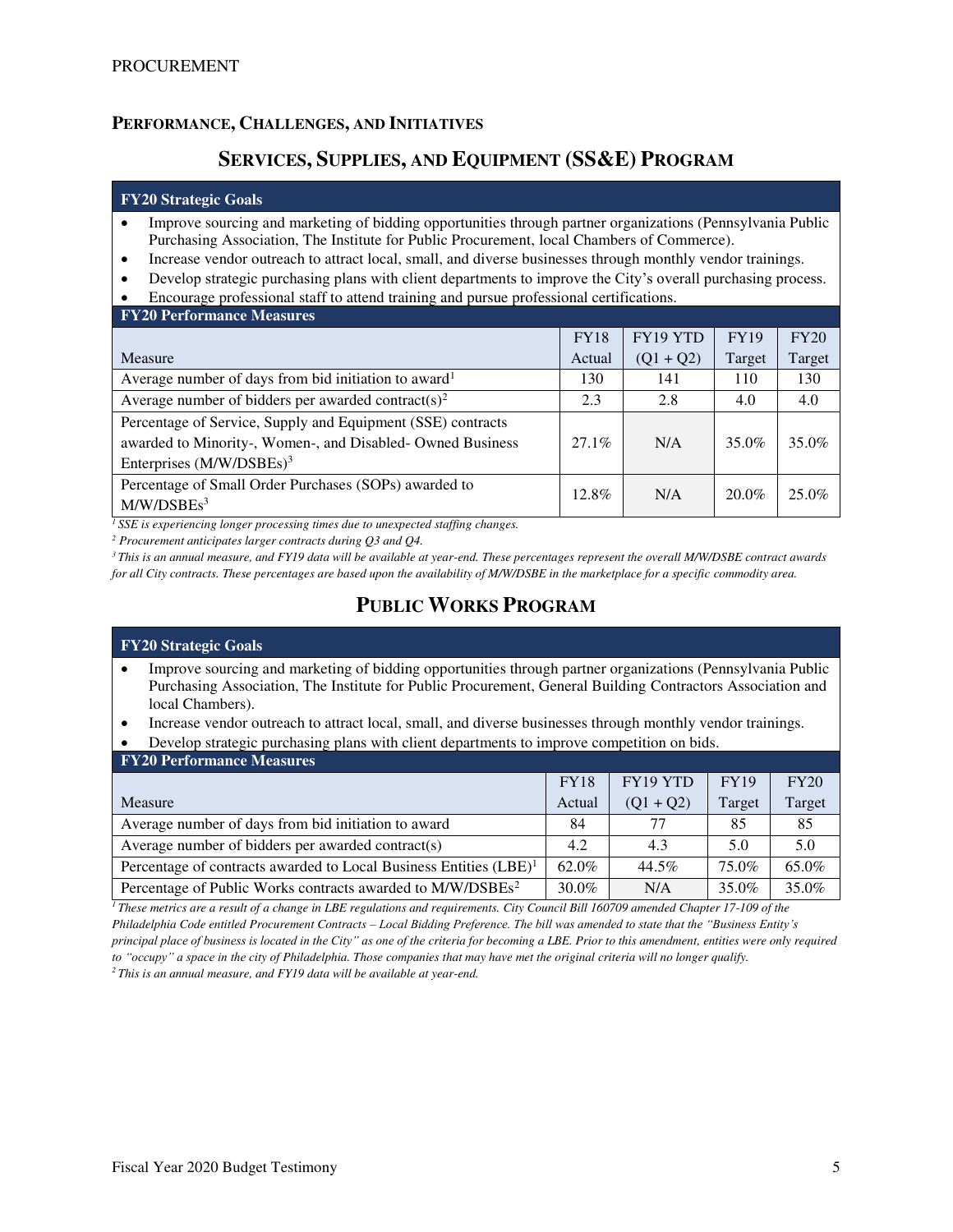# **INVENTORY DISPOSAL/CONTROL PROGRAM**

| <b>FY20 Strategic Goals</b>                                                                                                                                                                                                                                                              |             |           |           |           |  |  |
|------------------------------------------------------------------------------------------------------------------------------------------------------------------------------------------------------------------------------------------------------------------------------------------|-------------|-----------|-----------|-----------|--|--|
| Increase outreach and training to City operating departments.                                                                                                                                                                                                                            |             |           |           |           |  |  |
| Measure savings related to storage and disposal cost avoidance.                                                                                                                                                                                                                          |             |           |           |           |  |  |
| Implement a new inventory management system.                                                                                                                                                                                                                                             |             |           |           |           |  |  |
| <b>FY20 Performance Measures</b>                                                                                                                                                                                                                                                         |             |           |           |           |  |  |
|                                                                                                                                                                                                                                                                                          |             | FY19 YTD  |           |           |  |  |
| FY20 Target<br>FY19 Target<br>FY18 Actual<br>$(Q1 + Q2)$<br>Measure                                                                                                                                                                                                                      |             |           |           |           |  |  |
| Total revenues earned across the program <sup>1</sup>                                                                                                                                                                                                                                    | \$1,116,750 | \$974,662 | \$970,000 | \$695,000 |  |  |
| $\tau$ , the contract of $\tau$ , $\tau$ , $\tau$ , $\tau$ , $\tau$ , $\tau$ , $\tau$ , $\tau$ , $\tau$ , $\tau$ , $\tau$ , $\tau$ , $\tau$ , $\tau$ , $\tau$ , $\tau$ , $\tau$ , $\tau$ , $\tau$ , $\tau$ , $\tau$ , $\tau$ , $\tau$ , $\tau$ , $\tau$ , $\tau$ , $\tau$ , $\tau$ , $\$ |             |           |           |           |  |  |

*1 The revenue earned from vehicle sales (surplus disposal) is a large component of the revenue reported in this measure.* 

# **VENDOR ENGAGEMENT PROGRAM**

### **FY20 Strategic Goals**

- Increase the number of suppliers registered in PHLContracts.
- Increase and develop training opportunities for external stakeholders.
- Improve and increase marketing strategies for attracting and maintaining local and diverse vendors.
- Increase customer satisfaction rating (customer experience).

| <b>FY20 Performance Measures</b>                                     |             |                 |             |        |
|----------------------------------------------------------------------|-------------|-----------------|-------------|--------|
|                                                                      | <b>FY18</b> | $\mid$ FY19 YTD | <b>FY19</b> | FY20   |
| Measure                                                              | Actual      | $(01 + 02)$     | Target      | Target |
| Percent of external survey respondents that rate customer service as | 64.5%       | N/A             | 85.0%       | 85.0%  |
| Satisfactory or better                                               |             |                 |             |        |

*<sup>1</sup>This is an annual measure, and FY19 data will be available at year-end. In FY19, Procurement is increasing its marketing strategies regarding the Customer Service Survey.* 

# **ADMINISTRATION PROGRAM**

| <b>FY20 Strategic Goals</b>                                                 |             |          |             |          |  |  |
|-----------------------------------------------------------------------------|-------------|----------|-------------|----------|--|--|
| Develop strategic purchasing plans with operating departments.              |             |          |             |          |  |  |
| Finalize the roll-out of City's Vendor Performance Module.                  |             |          |             |          |  |  |
| Continue to assess advertising costs.                                       |             |          |             |          |  |  |
| Increase and develop training opportunities for City operating departments. |             |          |             |          |  |  |
| <b>FY20 Performance Measures</b>                                            |             |          |             |          |  |  |
|                                                                             | <b>FY18</b> | FY19 YTD | <b>FY19</b> | FY20     |  |  |
| Target<br>$(Q1 + Q2)$<br>Measure<br>Target<br>Actual                        |             |          |             |          |  |  |
| Average invoice processing times for Citywide advertising                   | 23.6        | 17.1     | 30.0        | 30.0     |  |  |
| Percent of citywide advertising not related to bid advertisements           | 67.5%       | $45.1\%$ | 66.0%       | $60.0\%$ |  |  |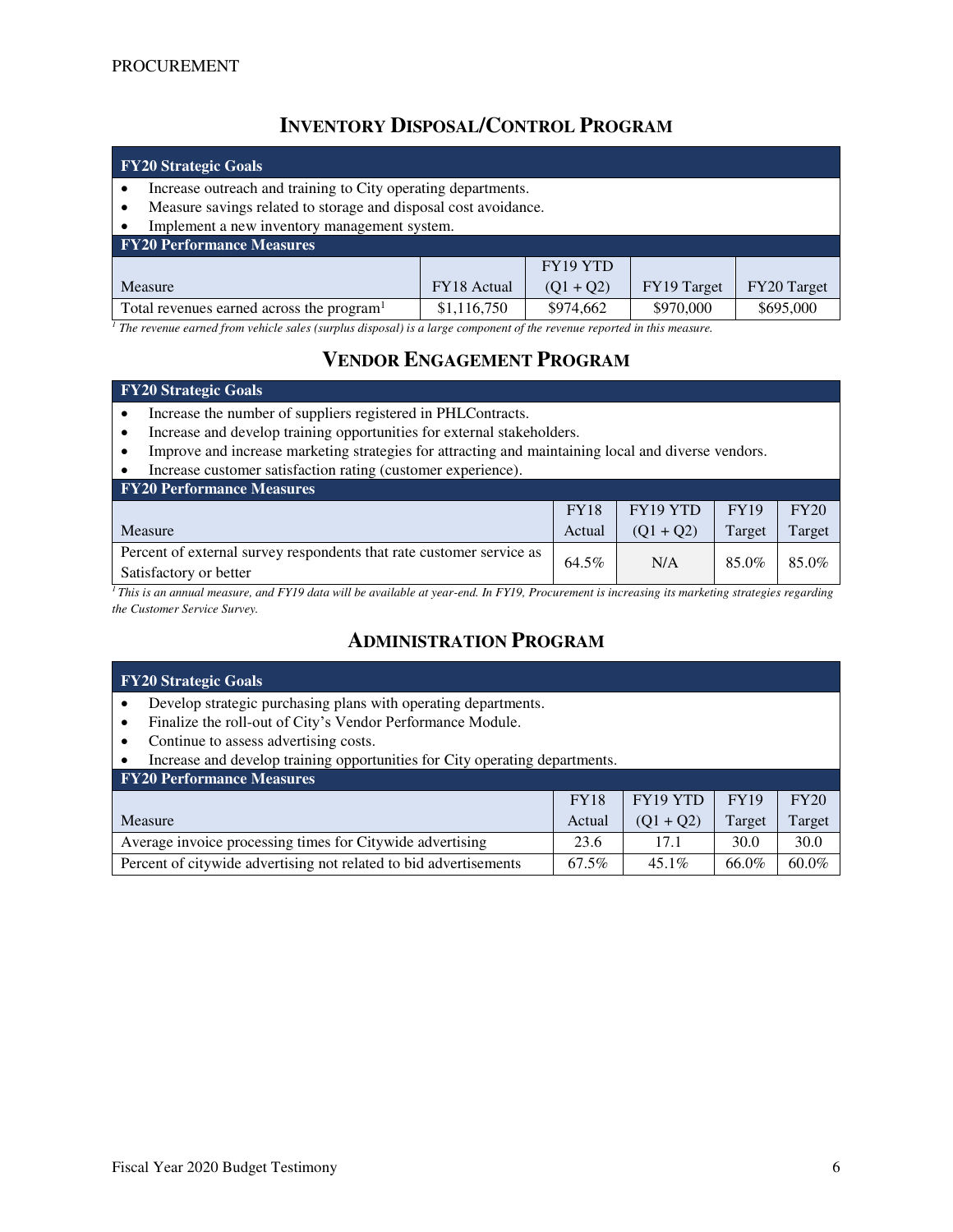PROCUREMENT

# **OTHER BUDGETARY IMPACTS**

# **Federal and State (Where Applicable)**

N/A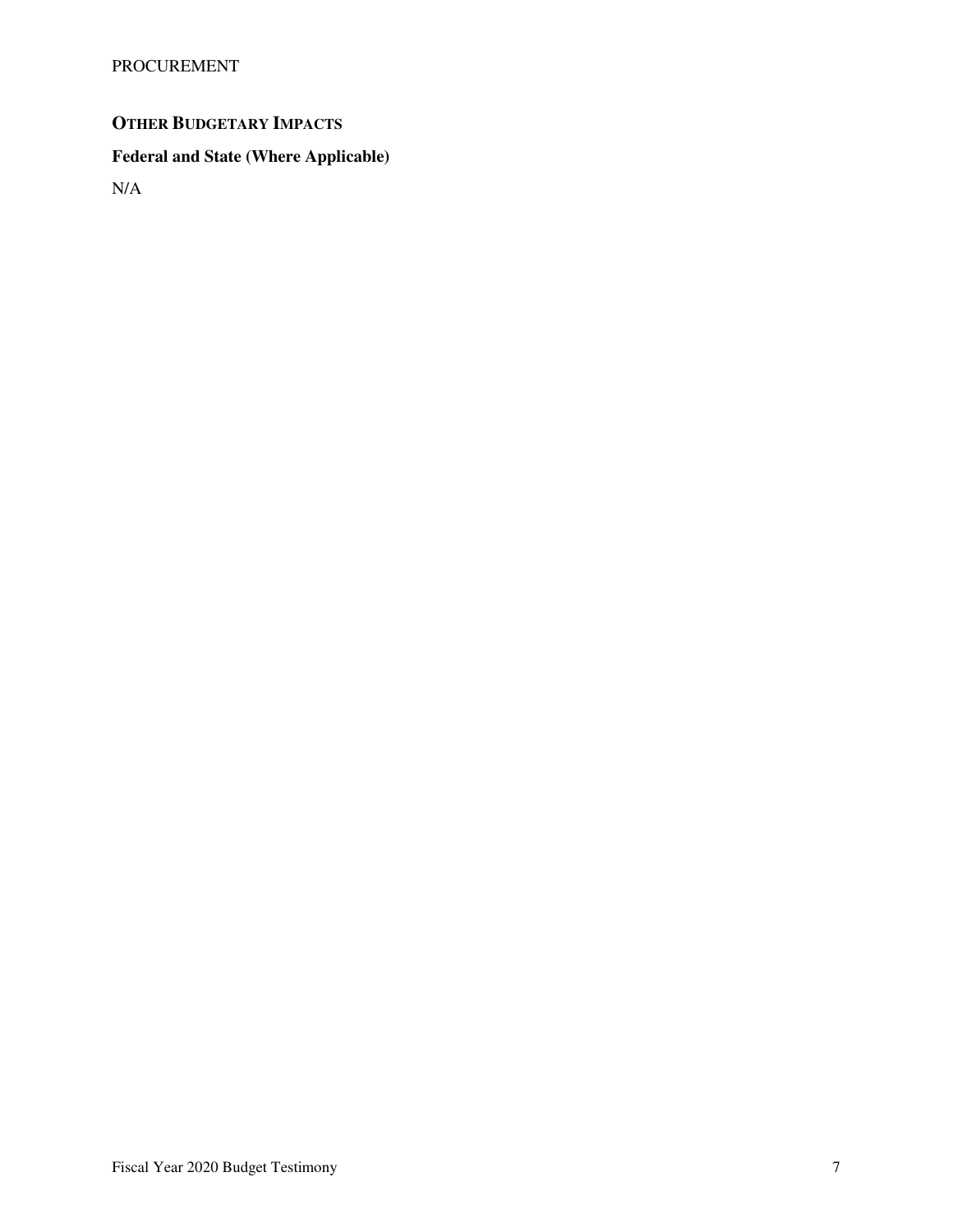## **CONTRACTING EXPERIENCE**

As of this reporting, Procurement has two \$1 contracts for this year. These contracts are for online forward auction and reverse auction services. Each provider is not paid by the City for their work. The online auction vendor Municibid is a Philadelphia-headquartered business.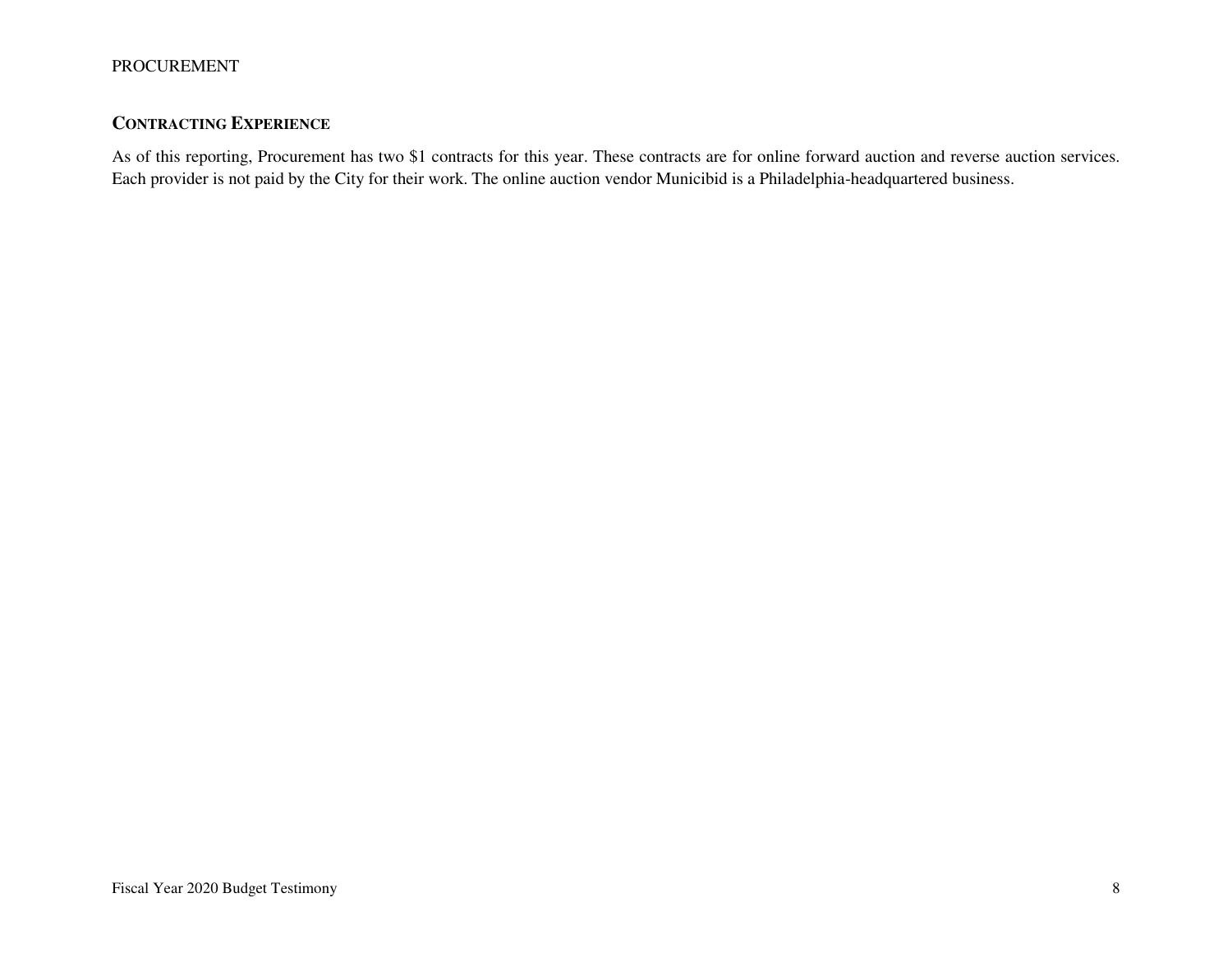## **EMPLOYEE DATA**

|                      | <b>Staff Demographics (as of November 2018)</b> |                |                        |           |                |  |
|----------------------|-------------------------------------------------|----------------|------------------------|-----------|----------------|--|
|                      | <b>Full-Time Staff</b>                          |                | <b>Executive Staff</b> |           |                |  |
|                      | Male                                            | Female         |                        | Male      | Female         |  |
|                      | African-                                        | African-       |                        | African-  | African-       |  |
|                      | American                                        | American       |                        | American  | American       |  |
| Total                | 5                                               | 22             | Total                  | $\theta$  | 1              |  |
| % of Total           | 11%                                             | 48%            | % of Total             | $0\%$     | 33%            |  |
| Average Salary       | \$44,220                                        | \$50,338       | Average Salary         | \$0       | \$87,550       |  |
| <b>Median Salary</b> | \$39,869                                        | \$42,598       | Median Salary          | \$0       | \$87,550       |  |
|                      | White                                           | White          |                        | White     | White          |  |
| Total                | 9                                               | 7              | Total                  | 1         | $\Omega$       |  |
| % of Total           | 20%                                             | 15%            | % of Total             | 33%       | $0\%$          |  |
| Average Salary       | \$64,434                                        | \$48,546       | Average Salary         | \$123,600 | \$0            |  |
| <b>Median Salary</b> | \$54,428                                        | \$45,995       | Median Salary          | \$123,600 | \$0            |  |
|                      | Hispanic                                        | Hispanic       |                        | Hispanic  | Hispanic       |  |
| Total                | $\Omega$                                        | 1              | Total                  | $\theta$  | 1              |  |
| % of Total           | $0\%$                                           | 2%             | % of Total             | $0\%$     | 33%            |  |
| Average Salary       | \$0                                             | \$92,700       | Average Salary         | \$0       | \$92,700       |  |
| <b>Median Salary</b> | \$0                                             | \$92,700       | Median Salary          | \$0       | \$92,700       |  |
|                      | Asian                                           | Asian          | Asian                  |           | Asian          |  |
| Total                | $\mathbf{0}$                                    | 1              | Total                  | $\theta$  | $\overline{0}$ |  |
| % of Total           | $0\%$                                           | 2%             | % of Total             | $0\%$     | $0\%$          |  |
| Average Salary       | \$0                                             | \$50,798       | Average Salary         | \$0       | \$0            |  |
| <b>Median Salary</b> | \$0                                             | \$50,798       | Median Salary          | \$0       | \$0            |  |
|                      | Other                                           | Other          |                        | Other     | Other          |  |
| Total                | $\overline{0}$                                  | $\overline{0}$ |                        | $\theta$  | $\overline{0}$ |  |
| % of Total           | $0\%$                                           | $0\%$          | % of Total             | $0\%$     | $0\%$          |  |
| Average Salary       | \$0                                             | \$0            | Average Salary         | \$0       | \$0            |  |
| Median Salary        | \$0                                             | \$0            | <b>Median Salary</b>   | \$0       | \$0            |  |
|                      | Bilingual                                       | Bilingual      |                        | Bilingual | Bilingual      |  |
| Total                | $\overline{0}$                                  | 3              | Total                  | $\theta$  | 1              |  |
| % of Total           | $0\%$                                           | 7%             | % of Total             | $0\%$     | 33%            |  |
| Average Salary       | \$0                                             | \$64,795       | Average Salary         | \$0       | \$92,700       |  |
| <b>Median Salary</b> | \$0                                             | \$50,798       | Median Salary          | \$0       | \$92,700       |  |
|                      | Male                                            | Female         |                        | Male      | Female         |  |
| Total                | 14                                              | 32             | Total                  | 1         | 2              |  |
| % of Total           | 30%                                             | 70%            | % of Total             | 33%       | 67%            |  |
| Average Salary       | \$57,215                                        | \$51,229       | Average Salary         | \$123,600 | \$90,125       |  |
| <b>Median Salary</b> | \$50,711                                        | \$45,225       | <b>Median Salary</b>   | \$123,600 | \$90,125       |  |